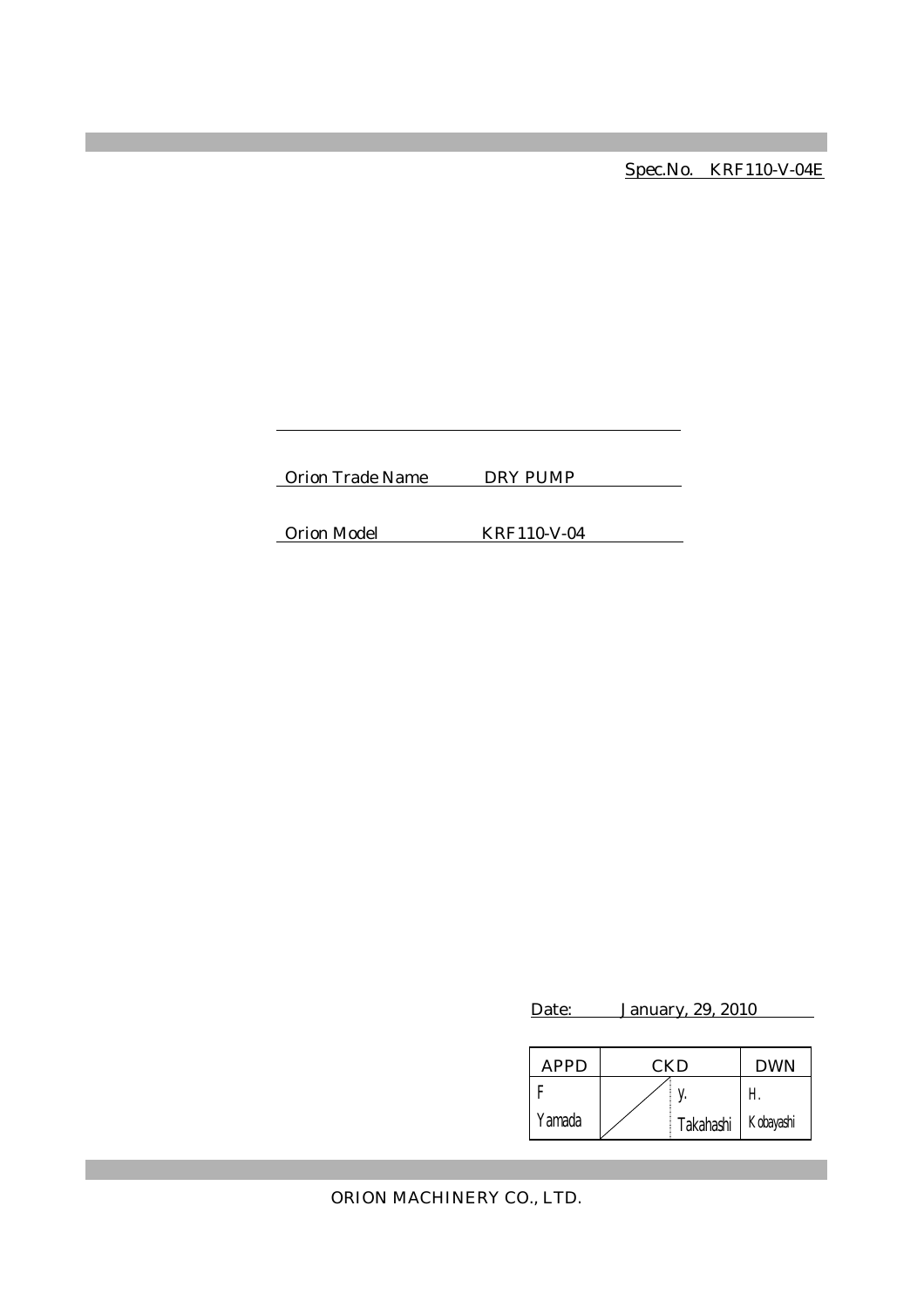#### 1. Warranty

#### 1-1.Warranty information

If by some chance breakdown or failure should occur within the warranty period and if it is clear that the cause of the problem rests with Orion, the item in question will be repaired without charge in accordance with the details below. Please note: This agreement is restricted to equipment used in Japan. However, items not specifically included in this warranty shall be replaced at the expense of the customer at the actual cost of those items. (Additional costs to transport such items and transportation costs for service personnel will be added as necessary.)

#### 1-2. Warranty period

The product shall be warranted for a period of one year from the date of purchase, or for 3000 hours of operation, whichever comes first.

#### 1-3. Items exempted from warranty

Consumable parts and periodic replacement parts.

Fault caused by careless handling or improper use and maintenance. (Operation not following the specifications and the instruction manual. Operation under abnormal environmental conditions.)

Fault caused by fire, flood, lightning stoke, abnormal voltage or unforeseen disasters. Fault caused by repair or modification not performed by ORION or ORION authorized service contractors.

Change of appearance, such as damage or deterioration caused in general use.

 Secondary damages caused by the fault (Incidental damages such as loss, inconvenience, and commercial loss resulting from the failed product).

(Note) In case of a fault or an accident, contact the dealer with the model name and serial number.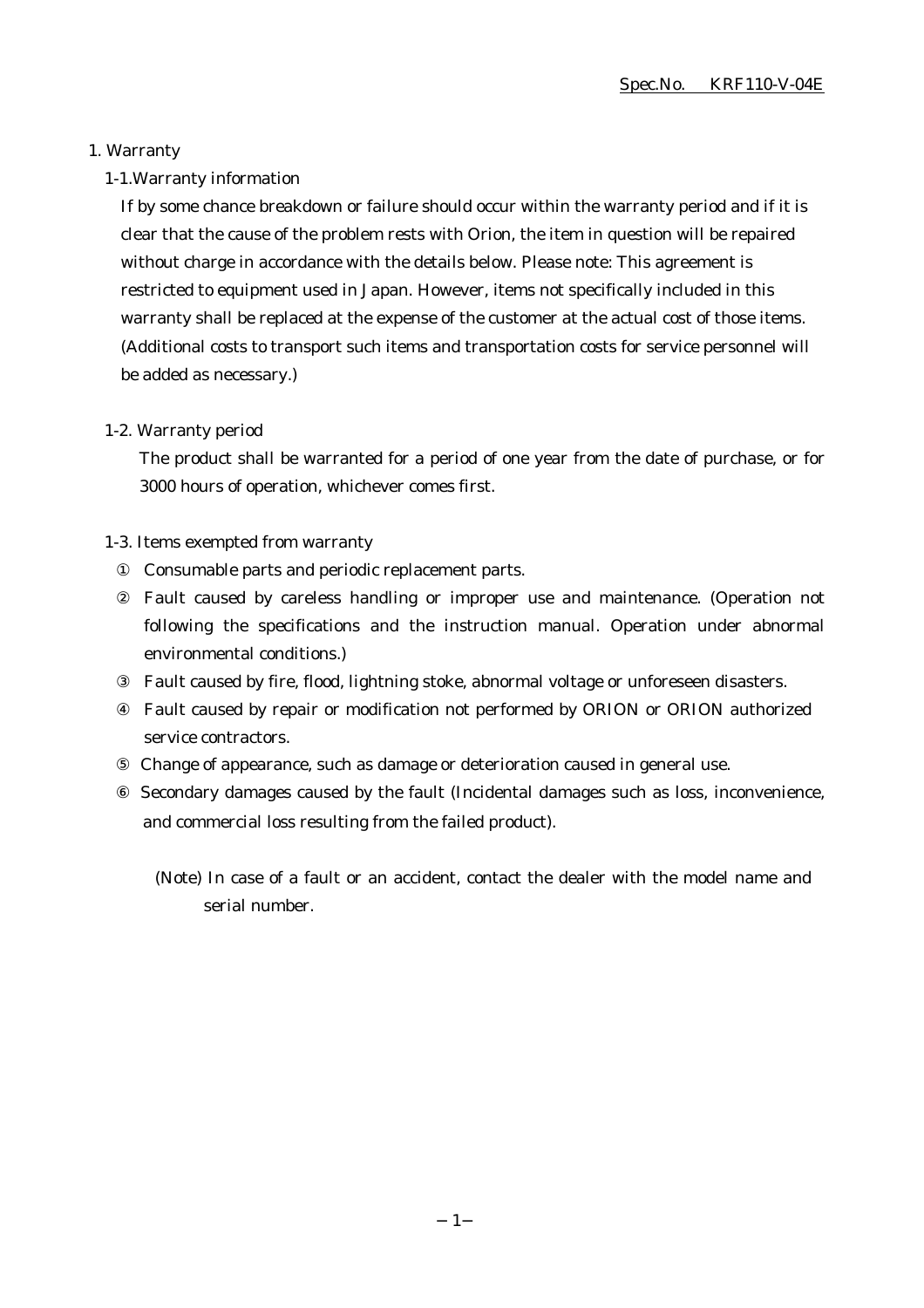#### Spec.No. KRF110-V-04E

#### 2.Consumable parts / Periodic replacement parts

|  | (1) Consumable parts (Parts to be replaced depending on the state at the time of inspection) |  |
|--|----------------------------------------------------------------------------------------------|--|
|  |                                                                                              |  |

| Name of Parts                  | <b>Parts Number</b> | Qty/ unit                              | <b>Inspection period</b>                        | Replacement criterion                                      |
|--------------------------------|---------------------|----------------------------------------|-------------------------------------------------|------------------------------------------------------------|
| Filter element<br>(Inlet side) | 04041878010         | $\mathbf{1}$                           | 1 week                                          | When damaged, or dirt cannot be<br>removed by blowing air. |
| Liner $*1$                     | 040028390 0         | To be decided by<br>actual positioning | Replacement of<br>vane                          | When damaged.                                              |
| Gasket (A)                     | 04002846010         | $\boldsymbol{2}$                       | Removal of<br>suction case and<br>delivery case | When damaged or worn.                                      |
| Gasket (B)                     | 04000020010         | 3                                      | Removal of<br>suction case and<br>delivery case | When damaged or worn.                                      |
| Rubber packing                 | 04006914010         | 1                                      | Replacement of<br>element                       | When damaged or worn.                                      |
| Packing                        | 04001458010         | $\mathbf{1}$                           | Replacement of<br>element                       | When damaged or worn.                                      |
| Spring tube                    | 04042925020         | 1                                      | Replacement of<br>element                       | When damaged or worn.                                      |
| Spider                         | 04101313010         | 1                                      | 6 months                                        | When it was cracked or damaged                             |

\*1 The second digit from the right is subject to thickness.

0.2t(white) 1, 0.1t(black) 2, 0.05t(yellow) 3, 0.03t(red) 4

(2) Maintenance of plastic parts affecting safe operation

Replace the following plastic parts that may affect safe operation promptly when any damage or deformation is found. Failure to do so may cause injury.

| Name of Parts   | Parts Number   Qty/ unit |  |
|-----------------|--------------------------|--|
| Front cover 110 | 03101446010              |  |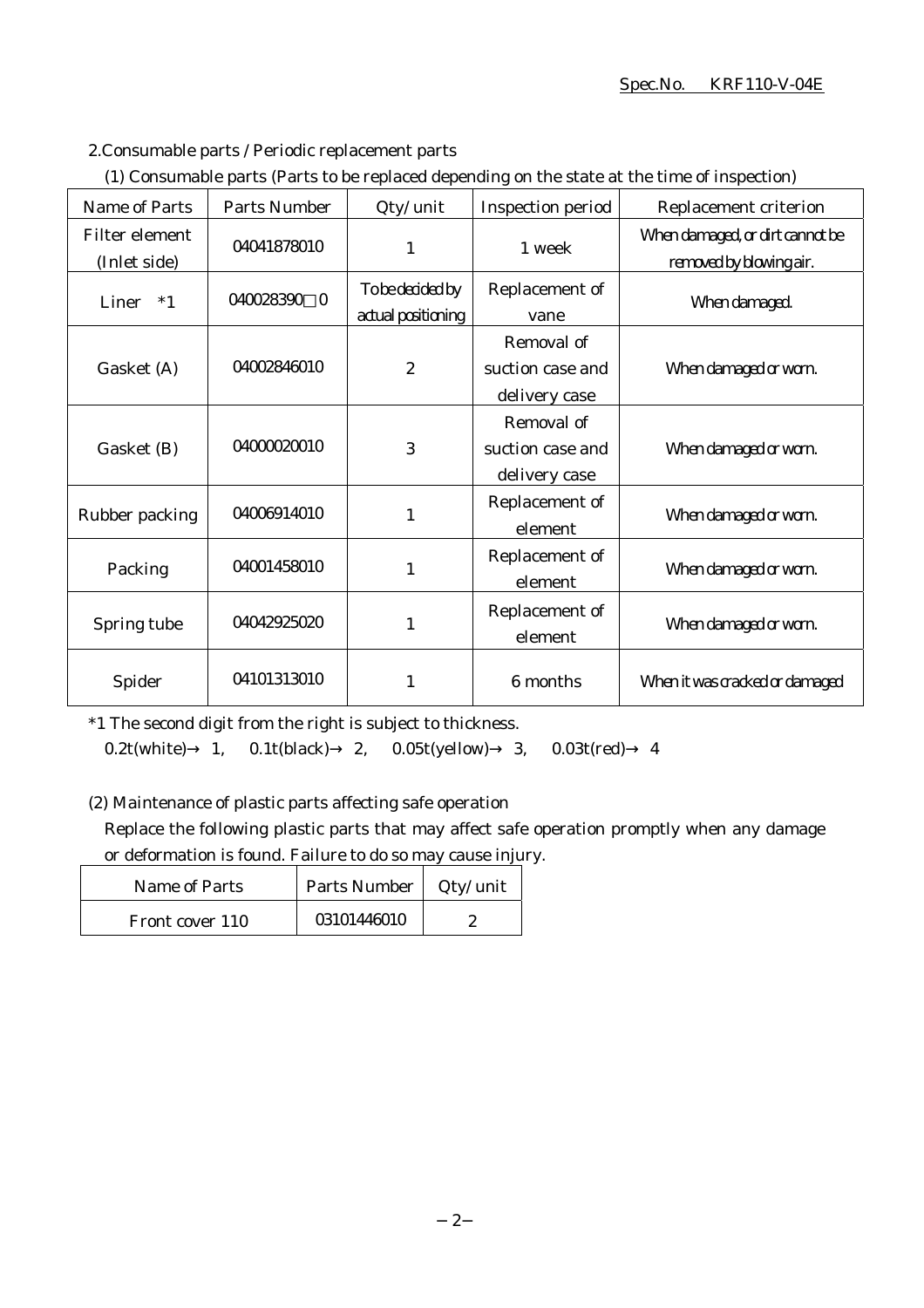|                | Parts Number | Qty  | Exchange time                    |
|----------------|--------------|------|----------------------------------|
| Name of Parts  |              | unit | Operation under normal pressure. |
| Vane           | 04100653010  | 6    | 5,500                            |
| <b>Bearing</b> | 04000333000  | റ    | 5,500                            |

(3) Replacement parts (Parts to be replaced at regular time intervals)

\* The indicated blade replacement period is recommended in order to help prevent breakdown due to blade wear, and assumes average blade wear at 60Hz operation; specific performance is not guaranteed. The blade should be replaced soon if performance decreases or noise levels increase.

\* When vanes are replaced, replace bearing at the same time. Use ORION specified bearings that are lubricated with special grease.

| Name of Parts |                | Unit     | Maintenance kit<br>Assembly 110 |
|---------------|----------------|----------|---------------------------------|
| Model         |                |          | <b>KRF110</b>                   |
|               | Parts no.      |          | 04101348010                     |
|               | Vane           |          | 6                               |
|               | <b>Bearing</b> |          | 2                               |
| Items         | Liner (white)  |          | 2                               |
|               | Liner (black)  | Pcs/Unit | 2                               |
|               | Liner (yellow) |          |                                 |
|               | Liner (red)    |          |                                 |

\* Use the maintenance kit for replacement parts.

(4) Motor Maintenance Cycle (An estimated indication of when motor replacement might be necessary. Actual motor lifetime will depend on specific operating conditions.)

| Part Name | Part Number | <b>Specifications</b> | Qty | Maintenance Cycle |
|-----------|-------------|-----------------------|-----|-------------------|
| Motor     | 0A001678000 | Three phase 3.7kW 6P  |     | 20,000h           |

\* Indicates the time when the chance of failure due to wear increases. The motor does not necessarily require replacement after this time; the actual replacement time will depend on the operating conditions and environment of the particular installation. Please have the motor replaced when operation becomes abnormal.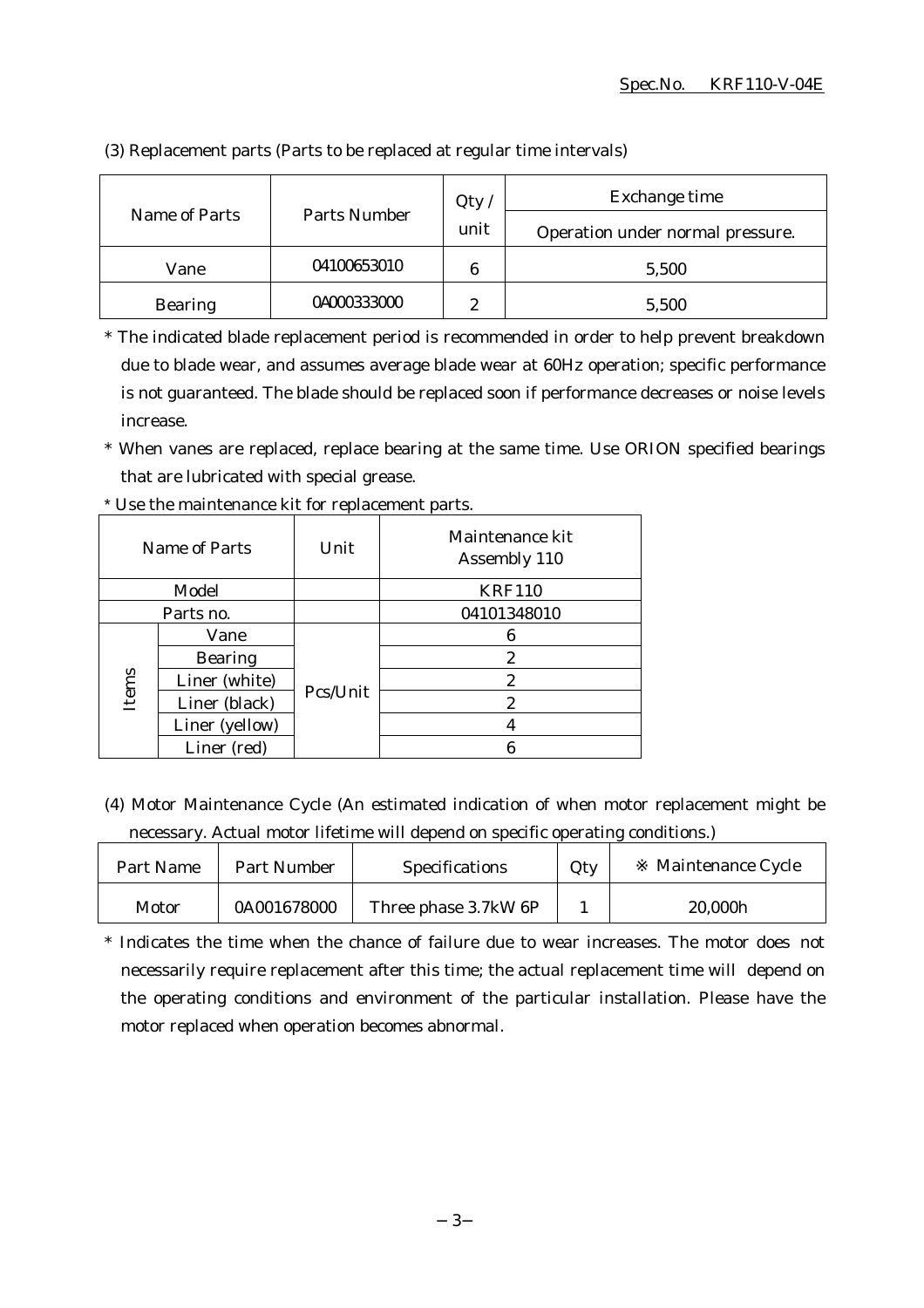## 3. Specifications

| Model                                          |                                          | KRF110-V-04                                                                                                                                    |                                                                                        |
|------------------------------------------------|------------------------------------------|------------------------------------------------------------------------------------------------------------------------------------------------|----------------------------------------------------------------------------------------|
| Frequency                                      |                                          | 50                                                                                                                                             | 60                                                                                     |
| Designed capacity *                            |                                          |                                                                                                                                                |                                                                                        |
| Continuous operative<br>vacuum <sup>*</sup>    |                                          |                                                                                                                                                | 60or less                                                                              |
| Ultimate vacuum *                              |                                          |                                                                                                                                                | 90or more                                                                              |
| Diameter of piping<br>connection               |                                          |                                                                                                                                                | Rc1 1/4                                                                                |
|                                                | Phase<br>output pole                     | Three-phase                                                                                                                                    | 3.7kW<br>6P                                                                            |
|                                                | Frame no. / heat<br>resisting class      | 132S                                                                                                                                           | B                                                                                      |
|                                                | Rated voltage -<br>frequency             |                                                                                                                                                | 380.400.415V-50/60Hz<br>400.440.460V-60Hz                                              |
| Motor                                          | Rated current (A)                        | $50\mathrm{Hz}$<br>60 Hz                                                                                                                       | 380 V-8.2 A<br>400 V-8.1 A<br>415 V-7.9 A<br>400 V-7.8 A<br>440 V-7.3 A<br>460 V-7.1 A |
| Setting for thermal<br>protection<br>$\ast$    |                                          | 50 Hz<br>$60$ Hz                                                                                                                               | 380 V-8.2 A<br>400 V-8.1 A<br>415 V-7.9 A<br>400 V-7.8 A<br>440 V-7.3 A<br>460 V-7.1 A |
| <b>Mass</b>                                    |                                          |                                                                                                                                                | 120                                                                                    |
| Painting color                                 |                                          | Black (except motor)                                                                                                                           |                                                                                        |
|                                                | <b>Installation site</b>                 |                                                                                                                                                | Indoor                                                                                 |
| <b>Installation condition</b><br>(Suction air) | Permissible ambient<br>temperature deg.C | 0 to 40                                                                                                                                        |                                                                                        |
|                                                | Permissible ambient<br>%RH<br>humidity   | $65 \pm 20$ (JIS Z8703)                                                                                                                        |                                                                                        |
|                                                | Conditions                               | Conditions where there is no corrosive and<br>explosive gas exist.<br>Clean air without vapor and dew condensation,<br>and less dirt and dust. |                                                                                        |
| Operation noise *                              | dB                                       | 74                                                                                                                                             | 75                                                                                     |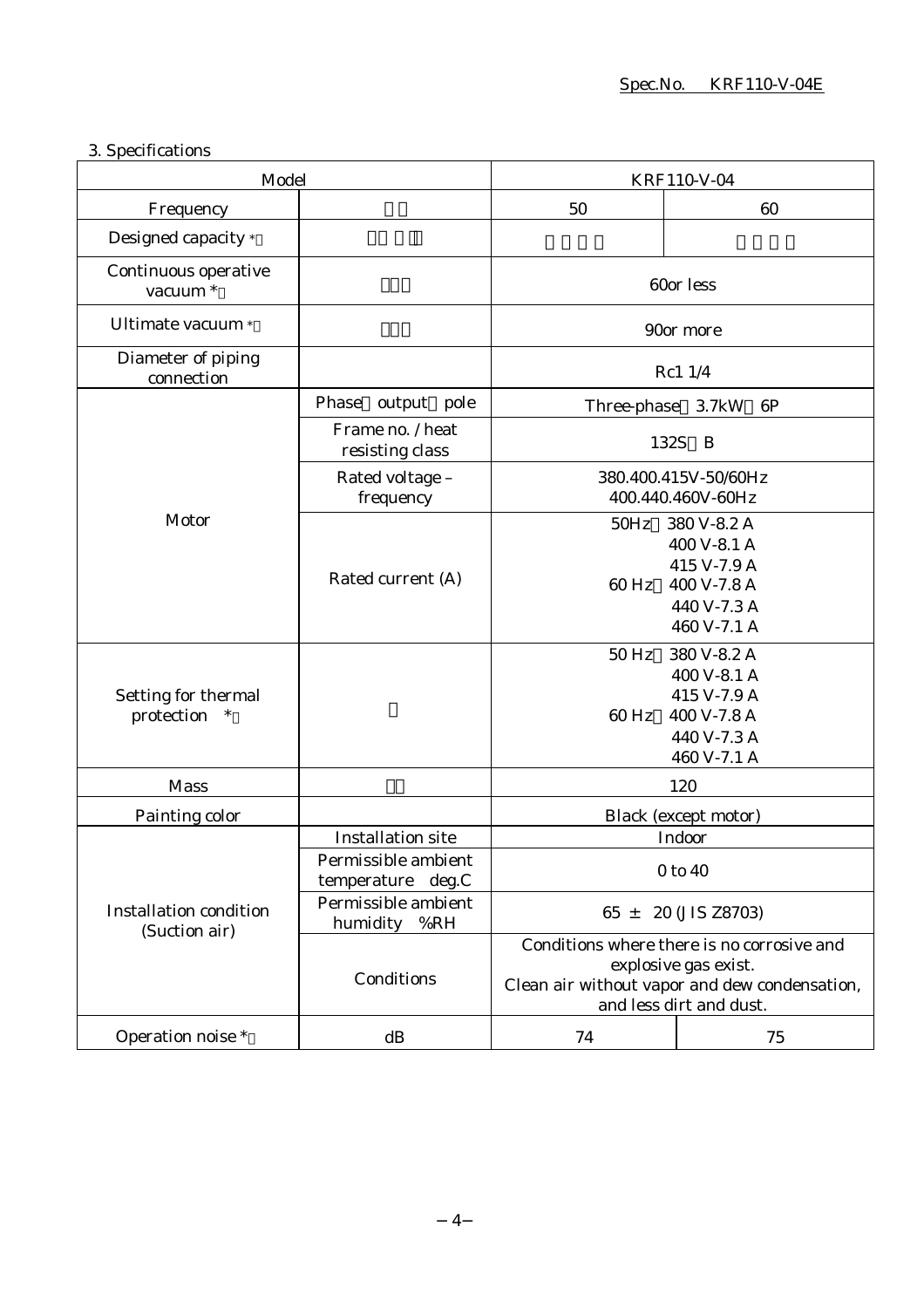- \*1 Designed capacity: It is the theoretical value calculated from capacity. Please use the pressure-flow rate diagram for the actual flow rate.
- \*2 Continuous operative vacuum: Operative range of vacuum. Install the gauge and controller to the pump or the piping, and use the Dry Pump at the continuous operative vacuum or less.
- \*3 Ultimate vacuum: Continuous operation is not possible at maximum ultimate vacuum of the pump. It is used as model selection calculation.
- \*4 Use the thermal set value as a target since the apparatus is different individually.
- \*5 The operation noise is the actual measured value at the continuous operative vacuum, not the warrant value.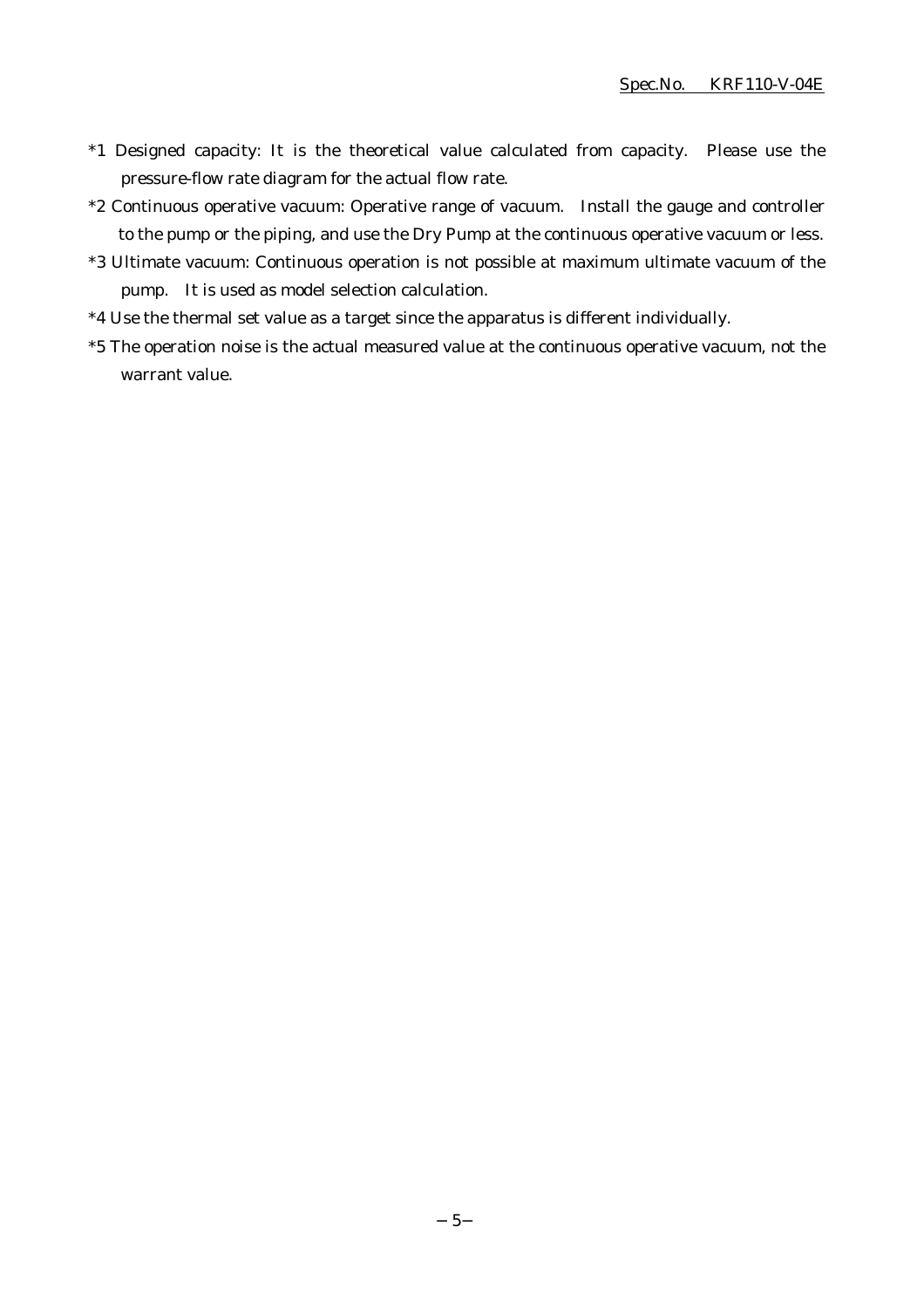#### EC DECLARATION OF CONFORMITY



ORION MACHINERY CO., LTD. **ORION** Phone +81-26-245-8537 Facsimile +81-26-245-4151 246 Oaza Kotaka, Suzaka-shi, Nagano-ken, 382-8502 JAPAN

#### **EC DECLARATION OF CONFORMITY**

We hereby declare that the following our product conform with the essential health and safety requirements of EEC Directives.

| Product      | : DRY PUMP                                                                                     |
|--------------|------------------------------------------------------------------------------------------------|
| Model No.    | : KRF Series<br>(KRF15, KRF25, KRF40, KRF15A, KRF25A, KRF40A<br>KRF04A, KRF08A, KRF70, KRF110) |
| Manufacturer | : ORION MACHINERY CO., LTD.<br>246 Oaza Kotaka, Suzaka-shi, Nagano-ken,<br>382-8502 JAPAN      |
| Directives   | : Machinery Directive 98/37/EC and 2006/42/EC<br>Low Voltage Directive 2006/95/EC              |

The above product has been evaluated for conformity with above directives using the following European standards. The technical construction file (TCF) for this product is retained at the above manufacturer's location.

Machinery Directive / Low Voltage Directive:

EN ISO12100-1:2003, EN ISO12100-2:2003, EN ISO14121-1:2007, EN 1012-2:1996, EN 60204-1:2006, EN ISO13732-1:2006, EN 983:1996 others

| Signature | ٠                     |
|-----------|-----------------------|
| Date      | ついの<br>Λ. Ε<br>٠<br>٠ |

Name/Title : Toru Kaneko/General Manager

Being the responsible person appointed and employed by the manufacturer.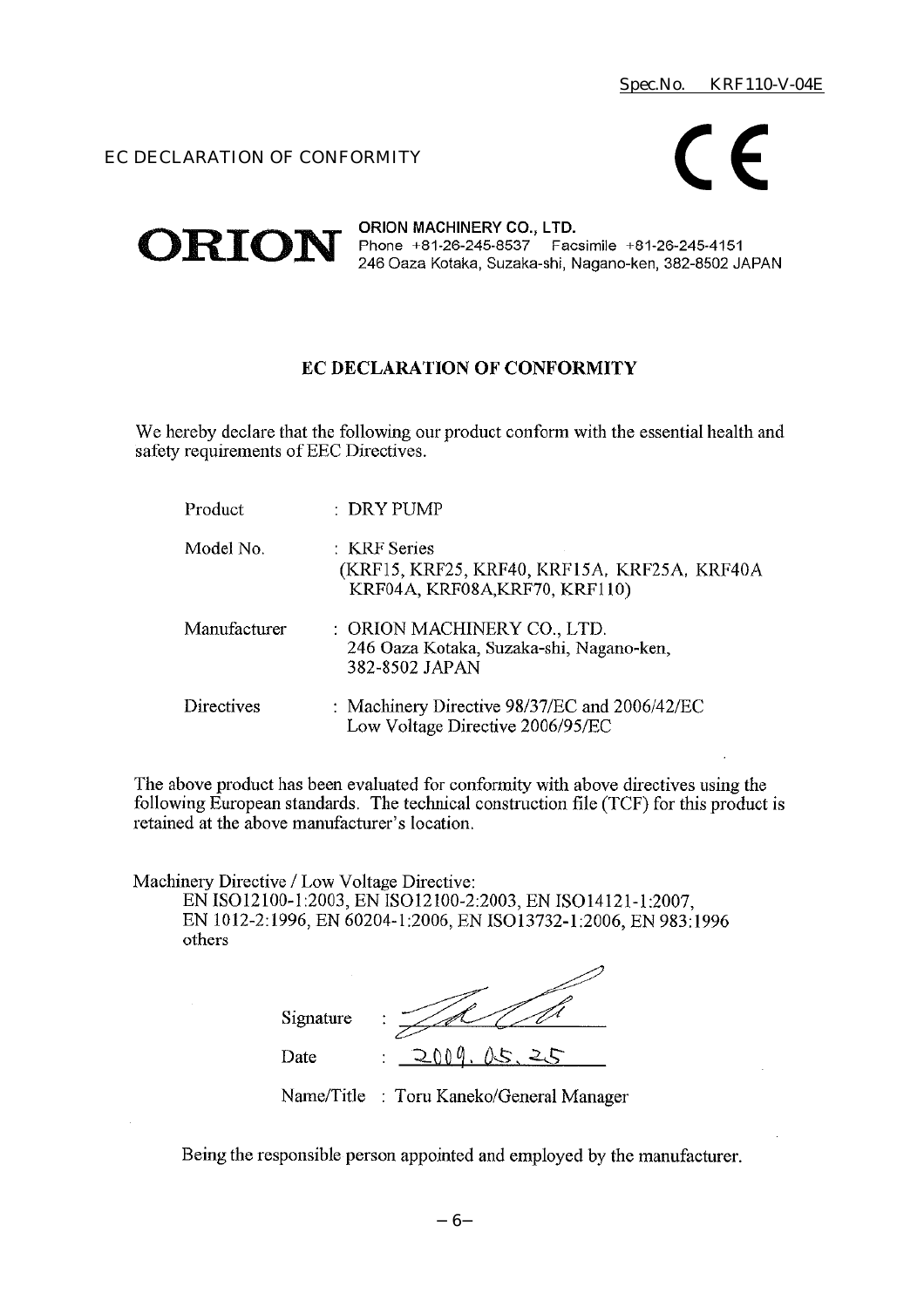#### 4. Precautions

- (1) Observe precautions, and operate the product within specifications.
- (2) Read the instruction manual prior to installation, operation, maintenance and inspection of the product. Especially pay attention to safety.
- (3) The vanes may get damaged if the residual pressure reverses the rotation when the pump stops. A check valve must be installed within 50 cm from the inlet port or exhaust port for protection.
- (4) Be sure to install the product horizontally on the flat surface.
- (5) Operating the product in an enclosed space may cause malfunction due to heat generated from the pump. Provide good ventilation around the product, so the ambient temperature does not exceed the permissible level.
- (6) Be sure to clean the filters periodically. Failure to do so may cause clogging and result in trouble due to overload.
- (7) Wiring work has to be performed by qualified personnel according to applicable laws and in-house regulations.
- (8) Be sure to install an overload protection such as a thermal relay in the electric circuit.
- (9) Allowable intermittent power supply voltage fluctuation range is  $\pm 10\%$  of the specified voltage; allowable sustained supply voltage fluctuation range is ±5% of the specified voltage.
- (10) Be sure to use the product 1,000m or below above sea level.

#### 5. Accessories

D type compound gauge 60 1 piece

7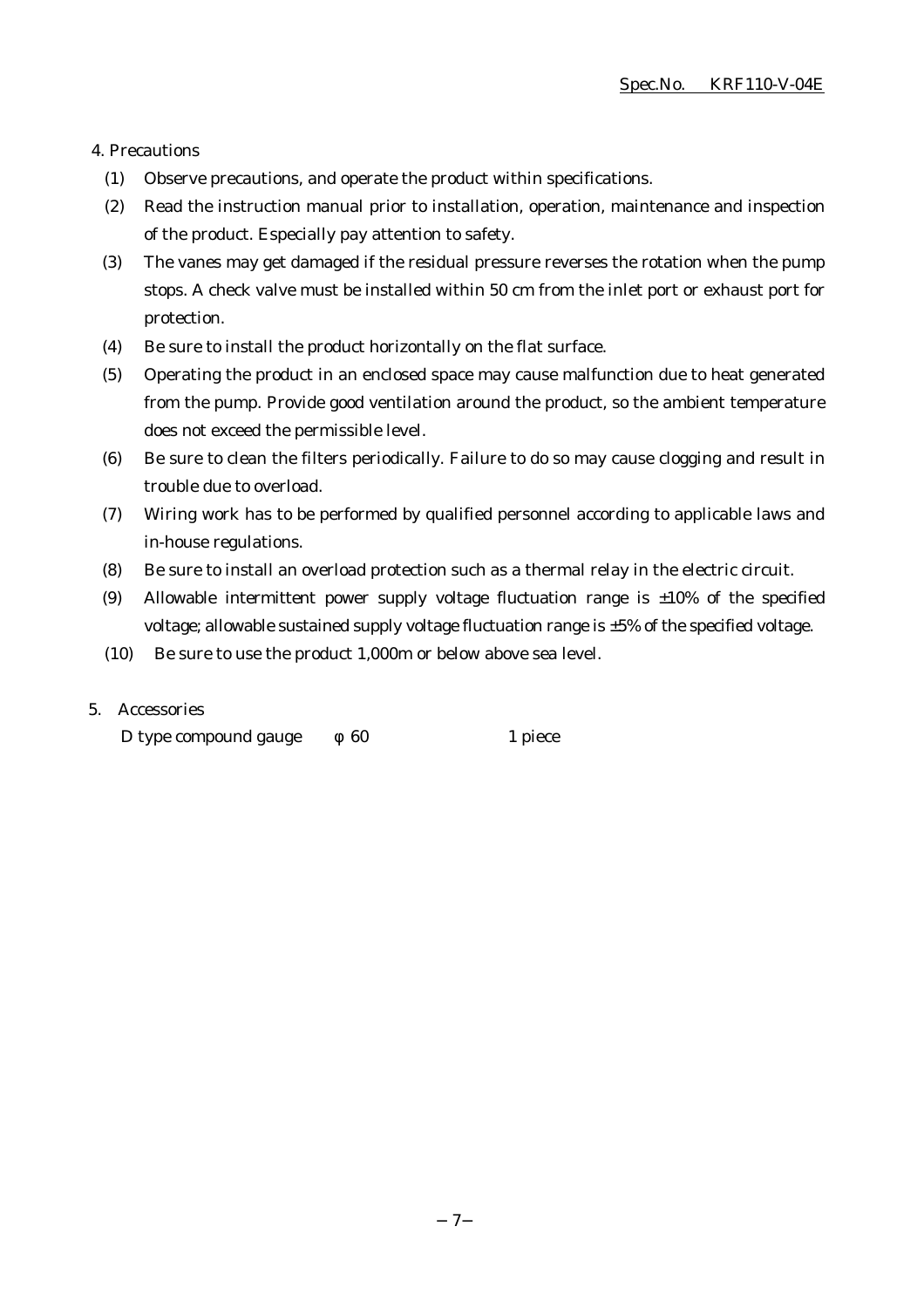## 6. Pressure-Flow rate diagram

## KRF110-V-04

# Vacuum Specification



Conditions: 1 atmospheric pressure

20